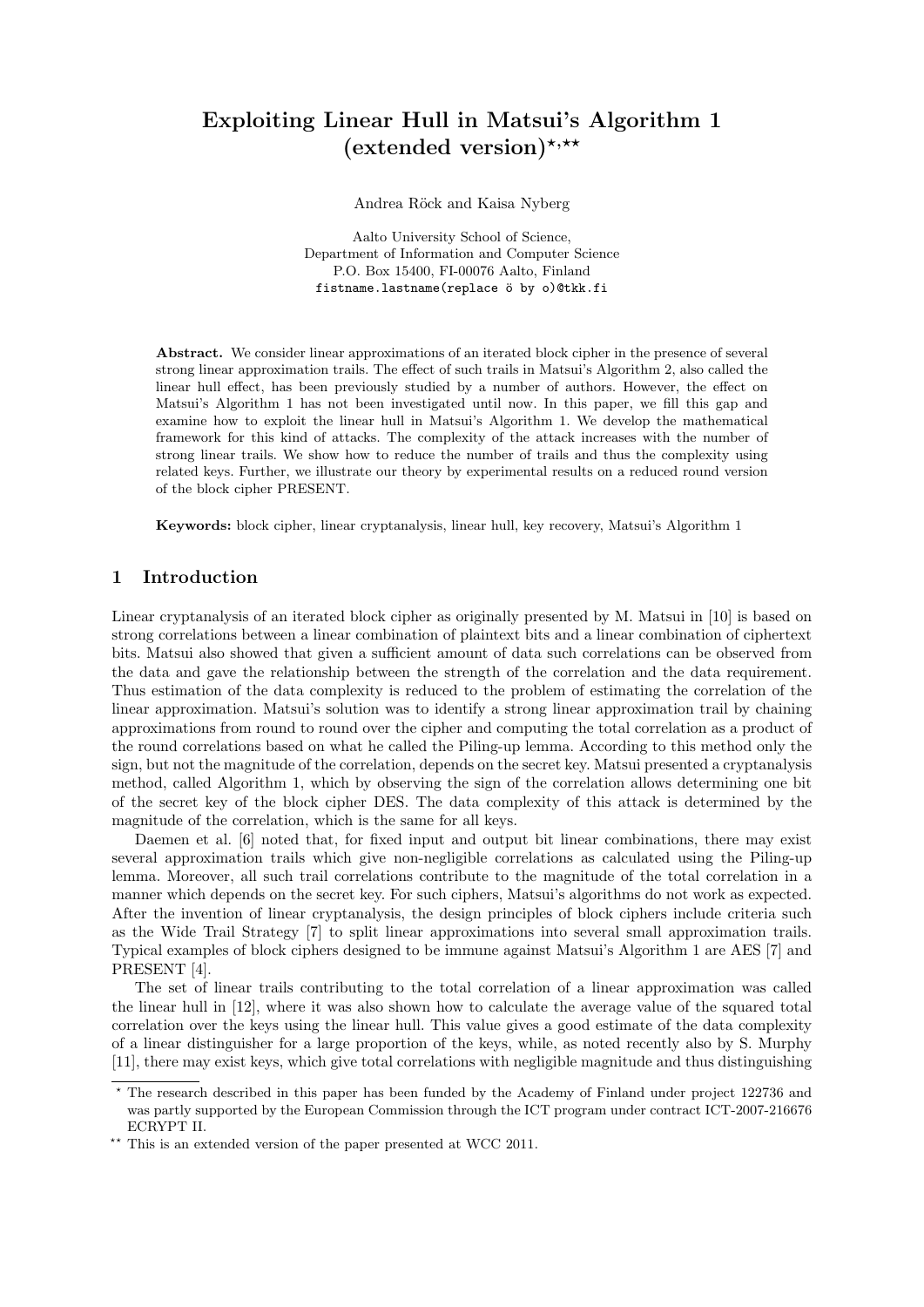attacks and Algorithm 2 are not effective The impact of linear hulls for Algorithm 1 type of cryptanalysis was briefly addressed in [14], but has remained unexplored so far. The goal of this paper is to fill this gap in the theory of block ciphers and investigate under which circumstances it is possible to determine information about the secret key by observing the value of the correlation of a linear approximation from the cipher data.

The first assumption we make is that the total correlation of a linear approximation is essentially determined by a number of about equally strong approximation trails. We develop a mathematical framework for the statistical analysis of the varying correlation values for key alternating block ciphers with linear key schedule. The number of bits of information of the secret key obtained in this manner is logarithmic to the number of trails. Subsequently we will show that we can reduce the number of active trails using a related key attack, which can lead to a reduced complexity. By using several related keys, we are able to increase the amount of secret key information that we learn. The data requirement of these attacks will be inversely proportional to the least correlation of the approximation trails that determine the total correlation. A suitable test bed of the new cryptanalysis method developed in this paper is provided by a reduced seven-round version of the block cipher PRESENT. The correlations of its linear approximations are determined by a number of equally strong trails, while the contribution of the remaining trails is negligible.

Finally, let us note that the new attack frameworks presented in this paper exploit a single linear approximation and are therefore essentially different from the multidimensional linear attacks and other attacks that exploit multiple linear approximations simultaneously [3], [8].

The rest of the paper is structured as follows: First, we introduce linear hulls in Section 2, and show the transition from trail-correlations to key-mask correlations in Section 3. In Section 4 we describe a direct way of exploiting the information from the linear hull. Subsequently, we show in Section 5 how we can refine the attack by using a related key approach with an arbitrary difference. We illustrate in Section 6 how we can exploit specific differences to learn on the average significantly more bits of information and in Section 7 we give a summary of the attack complexities. Finally in Section 8, we give some empirical results on a seven-round version of the block cipher PRESENT [4].

# 2 Linear Hull

Let  $\mathcal{E}_K(x)$  denote the block cipher encryption of plaintext  $x \in \mathbb{Z}_2^n$  with key  $K \in \mathbb{Z}_2^{\ell}$ . A linear approximation of a block cipher with mask  $(u, v, w) \in \mathbb{Z}_2^{2n+\ell}$  is a Boolean function defined as

$$
(x, K) \mapsto u \cdot x \oplus v \cdot K \oplus w \cdot \mathcal{E}_K(x) . \tag{1}
$$

The most difficult task in linear cryptanalysis is finding linear approximations with correlation of large absolute value, and in particular, determining an adequate estimate of the correlation. Let us now assume that the block cipher is a key-alternating iterated block cipher with round function  $G(x, K_i) = g(x \oplus K_i)$ , where x is the data input and  $K_i$  is the key input to the round. With a fixed key K the iterated block cipher is a composition of a number, say  $R$ , of round functions.

**Definition 1.** For a binary random variable X on  $\{0, 1\}$  the correlation is defined as

$$
c(X) = 2\Pr(X = 0) - 1.
$$

For any Boolean function  $f : \mathbb{Z}_2^n \to \{0,1\}$  we can then define the correlation  $c(f(x))$  as

$$
c(f(x)) = 2^{-n} \Big( \# \{ x \in \mathbb{Z}_2^n : f(x) = 0 \} - \# \{ x \in \mathbb{Z}_2^n : f(x) = 1 \} \Big) .
$$

Then the correlation  $c(u \cdot x \oplus w \cdot \mathcal{E}_K(x))$  over a key-alternating block cipher can be calculated by the following theorem:

**Theorem 1.** ([7], [13]) Let g be the round function of an R-round key-alternating iterated block cipher  $\mathcal{E}_K$  with round keys  $(K_1, K_2, \ldots, K_R)$ . Then for any  $u \in \mathbb{Z}_2^n$  and  $w \in \mathbb{Z}_2^n$  it holds that

$$
c(u \cdot x \oplus w \cdot \mathcal{E}_K(x)) = \sum_{\substack{u_2, \ldots, u_R \\ u_1 = u, u_R + 1 = w}} (-1)^{u_1 \cdot K_1 \oplus \cdots \oplus u_R \cdot K_R} \prod_{i=1}^R c(u_i \cdot x \oplus u_{i+1} \cdot g(x)) \quad . \tag{2}
$$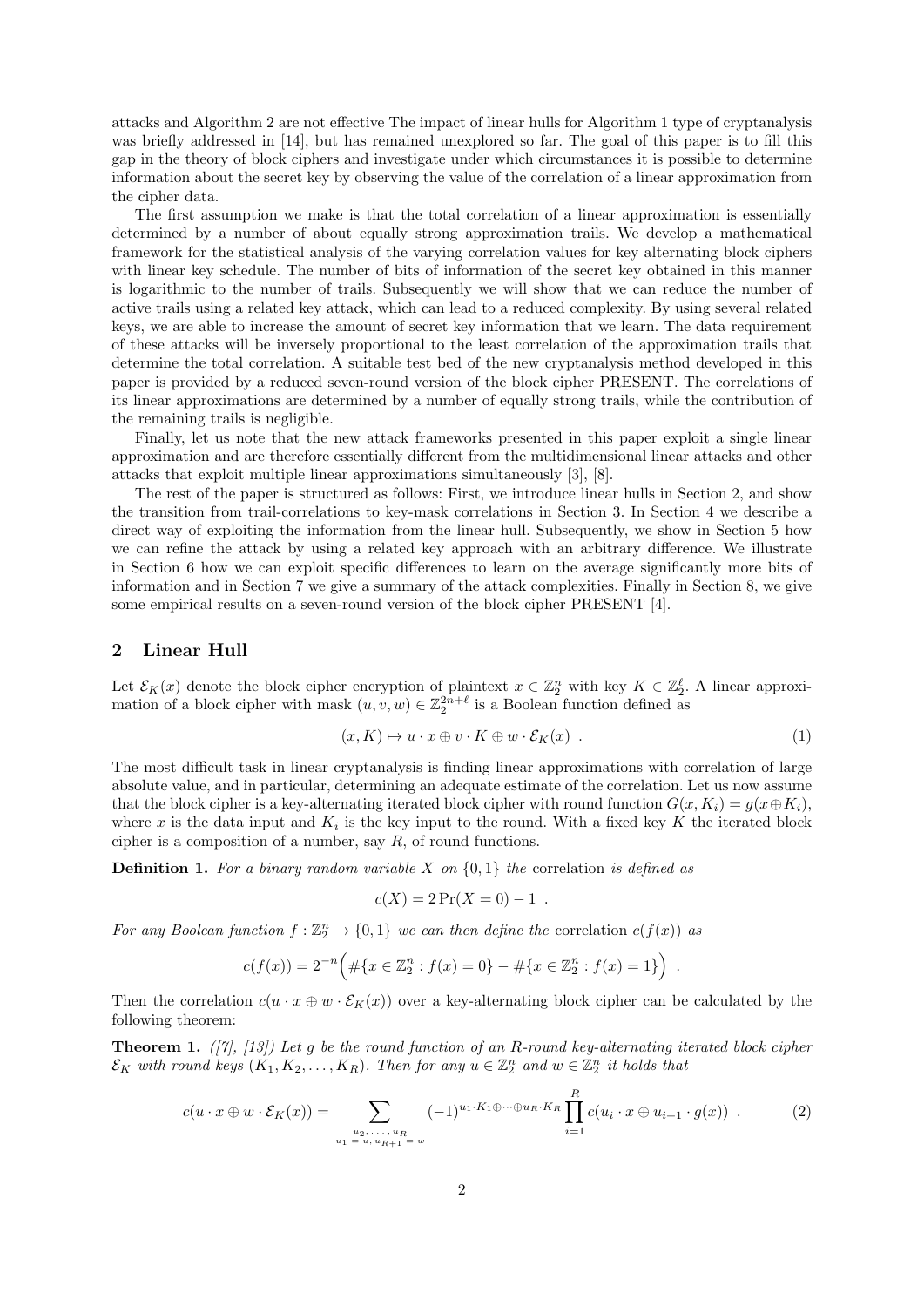The sequences  $u_1 = u, u_2, \ldots, u_R, u_{R+1} = w$ , over which the summation is taken, are called *(linear*) approximation) trails from u to w and the product  $(-1)^{u_1 \cdot K_1 \oplus \cdots \oplus u_R \cdot K_R} \prod_{i=1}^R c(u_i \cdot x \oplus u_{i+1} \cdot g(x))$  is called the *trail-correlation* of the trail  $(u_1, \ldots, u_{R+1})$ . The goal of classical linear cryptanalysis, as first proposed by Matsui [10], is to find masks u and w such that for almost all keys K this correlation is large in absolute value. Matsui's Algorithm 1 seeks to determine the bit  $v \cdot K$  of information of the key K based on the sign of the observed correlation  $c(u \cdot x \oplus w \cdot \mathcal{E}_K(x))$ . This will succeed under two conditions. First, the observed correlation  $c(u \cdot x \oplus w \cdot \mathcal{E}_K(x))$  for the fixed unknown key K must be large, and secondly a good theoretical estimate of the sign of the correlation  $c(u \cdot x \oplus v \cdot K \oplus w \cdot \mathcal{E}_K(x))$  must be available. These conditions are satisfied, if the correlation is large in absolute value and the sum on the right hand side of the Equation (2) is dominated by a single term with  $v = (u_1, u_2, \ldots, u_R)$ . This is the classical setting for performing Matsui's Algorithm 1. Known examples of ciphers admitting single dominant correlation trails are DES and SERPENT [2]. An extreme example of the opposite case is the block cipher PRESENT [4], which due to its regular permutation layer splits all correlations to a large number of terms without a single dominant trail.

To illustrate such a behaviour let us consider a small example presented in [7], see also [14]. In this example, the correlation (2) is assumed to take the form  $c(u \cdot x \oplus w \cdot \mathcal{E}_K(x)) = (-1)^{\gamma \cdot K} c_{\gamma} + (-1)^{\lambda \cdot K} c_{\lambda}$  where  $c_{\gamma}$  and  $c_{\lambda}$  are the correlations of the linear trails  $\gamma$  and  $\lambda$ , and  $c_{\gamma} \approx c_{\lambda}$ . Assume we aim at determining the value of  $(-1)^{\lambda \cdot K}$  using  $c(u \cdot x \oplus w \cdot \mathcal{E}_K(x))$  as an estimate of the trail correlation  $(-1)^{\lambda \cdot K}c_{\lambda}$ . When observing the correlation  $c(u \cdot x \oplus w \cdot \mathcal{E}_K(x))$  from the data, three values are possible. They are  $-c_\lambda-c_\gamma$  or 0 or  $c_{\lambda} + c_{\gamma}$  depending on the key K. In the first and the third case  $(-1)^{\lambda \cdot K}$  will be correctly determined, while for about half of the keys we observe correlation  $0 \approx c_{\lambda} - c_{\gamma} \approx c_{\gamma} - c_{\lambda}$  which does not give any useful information for the classical Algorithm 1.

Taking another look at this example reveals that given the trail correlations  $c_{\lambda}$  and  $c_{\gamma}$  and observing the value of the correlation  $c(u \cdot x \oplus w \cdot \mathcal{E}_K(x))$  from the data, we can extract quite a lot of information of the key. Indeed for half of the keys we get two bits  $\lambda \cdot K$  and  $\gamma \cdot K$  of information and for the other half of the keys, we get the information that  $(\lambda \oplus \gamma) \cdot K = 1$ . Thus, contrary to the classical linear cryptanalysis, also correlations equal to zero are meaningful.

As the number of trails grows, the more values the correlations may take and the distinct values of the correlation (2) split the set of keys into mutually disjoint sets. Thus if sufficiently separated, the distinct values of the correlations, and hence key classes, may be identified from the data. In this paper we present a new type of linear cryptanalysis attack based on this observation.

# 3 From Trails to Key-Masks

Equation (2) sums over all possible trails and involves several linear combinations of round key bits. In this section we transform it to an expression that is technically easier to handle.

We start by reducing the number of terms in (2) by including only the trails whose correlations are above a certain threshold  $\tau$ .

Assumption 1. The influence of trails with trail-correlation essentially smaller than  $\tau$  is negligible.

Thus for fixed input and output masks  $u, w$ , we can define the set of *strong trails*:

$$
\mathcal{T} = \left\{ (u_1, \ldots, u_{R+1}) : u_1 = u, u_{R+1} = w, \left| \prod_{i=1}^R c(u_i \cdot x \oplus u_{i+1} \cdot g(x)) \right| \geq \tau \right\} .
$$

By Assumption 1 it suffices to take the sum in (2) over the set  $\mathcal{T}$ .

Next we define the key K which will be the target of our attack. Let  $K_{\mathbf{M}} \in \mathbb{Z}_2^k$  be the original master key, from which all the round keys are derived. If the key schedule is linear we set  $K = K<sub>M</sub>$ . In the case where the key schedule is non-linear we start with  $K = K_M$  and add to K a new bit for each round key bit that depends in a non-linear way from  $K_M$  and is not yet in K. In the end we have a key  $K \in \mathbb{Z}_2^{\ell}$ , for some positive integer  $\ell$ , and a linear relation between K and  $K_1, \ldots, K_R$ . In the example considered in Section 8 the length of  $K_M$  is 80 and  $\ell = 104$ .

Due to the linear relation between K and the round keys  $(K_1, \ldots, K_R)$ , there exists a linear function f which maps the round-masks  $u_1, \ldots, u_R$  to a single mask for K, i.e. for all keys

$$
f(u_1,\ldots,u_R)\cdot K=u_1\cdot K_1\oplus\cdots\oplus u_R\cdot K_R.
$$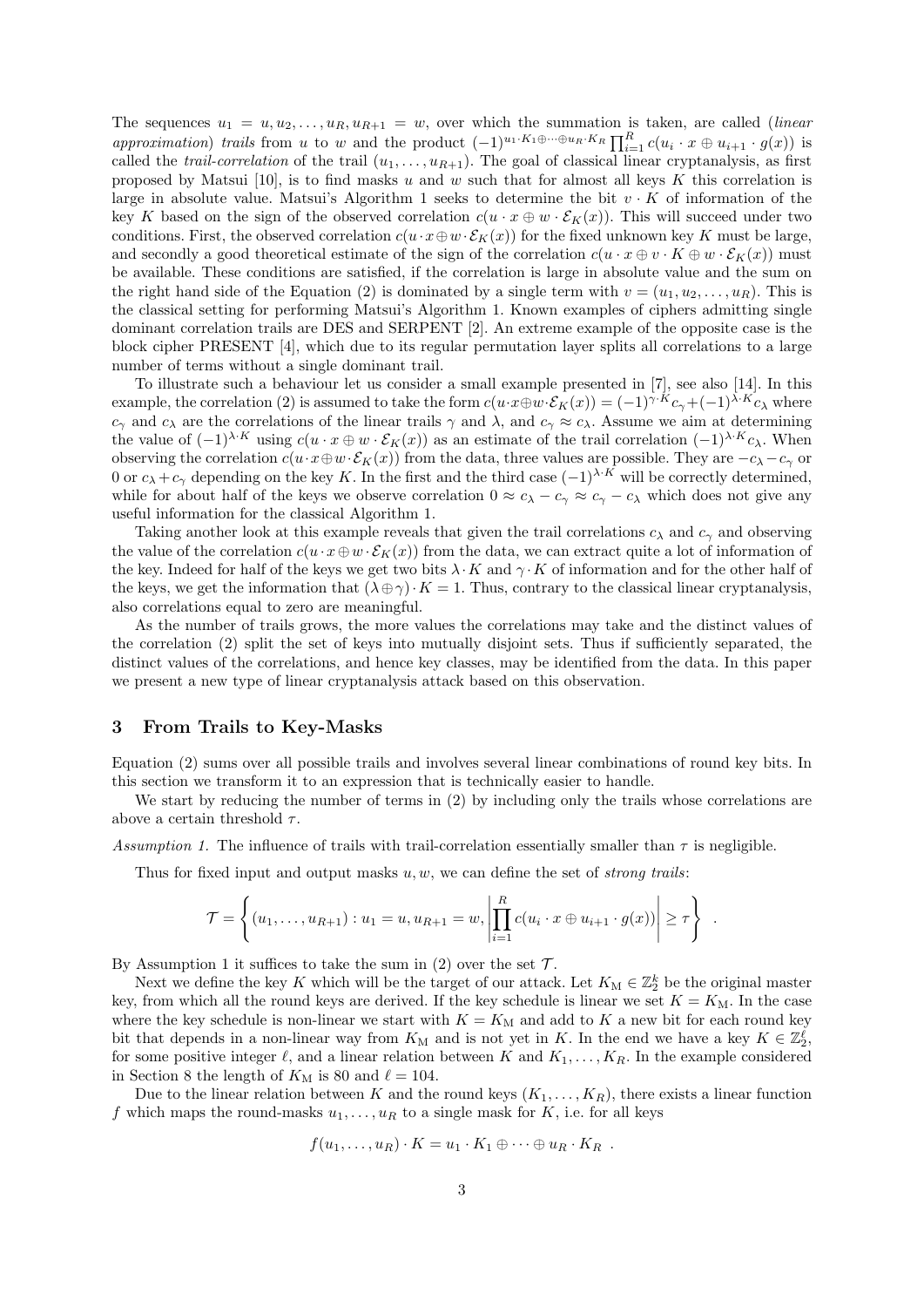This allows us to combine all the strong trails which map to the same value  $f(u_1, \ldots, u_R) = v$ . We call the vectors v the key masks and define, for all  $v \in \mathbb{Z}_2^{\ell}$ , the key-mask correlation as

$$
\rho(v) = \sum_{\substack{(u_1, \ldots, u_{R+1}) \in \mathcal{T} \\ f(u_1, \ldots, u_R) = v}} \prod_{i=1}^R c(u_i \cdot x \oplus u_{i+1} \cdot g(x)) \enspace .
$$

Remark 1. Depending on the size of  $\mathcal T$  and the round key schedule the number of terms in this sum varies. Typically for practical ciphers, however, each  $v$  originates from a single strong trail.

We define by  $\mathcal{V} = \{v \in \mathbb{Z}_2^{\ell} : |\rho(v)| > 0\}$  the set of strong key masks. Using Assumption 1, we can now approximate the correlation  $c(u \cdot x \oplus w \cdot \mathcal{E}_K(x))$  using the sum

$$
c(u \cdot x \oplus w \cdot \mathcal{E}_K(x)) = \sum_{v \in \mathcal{V}} (-1)^{v \cdot K} \rho(v) . \tag{3}
$$

The set V can be represented as a  $|\mathcal{V}| \times \ell$  matrix, where each vector  $v \in \mathcal{V} \subset \mathbb{Z}_2^{\ell}$  is represented as a row of the matrix. We will denote this matrix by  $V$ . In our analysis, we will distinguish between two cases: independent and dependent. In the *independent case*, all vectors in  $V$  are independent, where as in the the *dependent case*, the vectors in  $V$  are not all independent, which means  $|V| > \text{rank}(V)$ . Thus, in the dependent case we have to take into account the linear dependencies between different trails.

### 4 Direct Attack

As discussed in Section 2, the correlation  $c(u \cdot x \oplus w \cdot \mathcal{E}_K(x))$  of a linear approximation with input/output masks u and w depends on the key  $K$ . In this section, we develop a statistical method to obtain information about the key using this fact.

Let  $\mathcal{C} = \{c(u \cdot x \oplus w \cdot \mathcal{E}_K(x)) : K \in \mathbb{Z}_2^{\ell}\}\$  be the set of possible outcomes of the correlation for masks u and w. We will denote by  $d = \min_{c_1 \neq c_2 \in \mathcal{C}} |c_1 - c_2|$  the minimal distance between two elements of C. This value affects the complexity of the attack. As a last value we define the constant  $\tilde{c} = 2^{-n} \gcd_{v \in \mathcal{V}} (2^n \rho(v)).$ From Definition 1 we know that  $2^n \rho(v)$  is always an integer value. Then all strong key-mask correlations can be written as integer multiples of  $\tilde{c}$ . Let  $\mathcal{I} \subset \mathbb{Z}$  denote the set of all integer multipliers of  $\tilde{c}$  such that  $C = \{i\tilde{c}\}_{i\in\mathcal{I}}$ . Then by (3) it must hold that  $d \geq 2\tilde{c}$ . The variable  $\tilde{c}$  makes the notation easier, however, the important value is d.

Remark 2. In the case of PRESENT, the strong key-mask correlations are always  $\pm \tilde{c}$ .

#### 4.1 Statistical Test

We divide the set of all keys into  $|\mathcal{C}|$  disjoint subclasses  $\mathcal{K}(c) = \{K \in \mathbb{Z}_2^\ell : c(u \cdot x \oplus w \cdot \mathcal{E}_K(x)) = c\}$  for all  $c \in \mathcal{C}$ . Then we use the basic m-ary hypothesis testing problem with  $m = |\mathcal{C}|$  to determine the value c and, consequently, the key-class  $\mathcal{K}(c)$ .

Notation. We denote random variables by capital letters  $X, Y, \ldots$  and their realizations  $x \in \mathcal{X}, y \in \mathcal{Y}, \ldots$ by lower case letters. A sequence of independent and identical distributed (i.i.d.) random variables is denoted by a bold letter, e.g.  $\mathbf{X} = X_1, X_2, \ldots, X_N$ , where N is the length of the sequence. The discrete probability distribution of a random variable is denoted by  $p = (p_{\eta})_{\eta \in \mathcal{X}}$ . For a given sequence **x**, let  $N(\eta|\mathbf{x}) = #\{i : x_i = \eta\}$  denote the empirical frequency of  $\eta$  in the sequence, with  $\eta \in \mathcal{X}$ . If the sequence is clear from the context we will use sometimes  $N_{\eta} = N(\eta|\mathbf{x})$ . Then the empirical distribution q is given by  $q_n = N_n/N$  for  $\eta \in \mathcal{X}$ .

The result of the linear approximation  $(u \cdot x \oplus w \cdot \mathcal{E}(x))$  is either zero or one, thus we have  $\mathcal{X} = \{0, 1\}$ and  $p = (p_0, p_1)$ . For our statistical analysis we want to solve a basic m-ary hypothesis testing problem, where we want to decide which of the  $m = |\mathcal{C}| = |\mathcal{I}|$  different hypotheses  $H_i$  with  $i \in \mathcal{I}$  is true. Hypothesis  $H_i$  states that the i.i.d. random variables  $X_j$ ,  $1 \leq j \leq N$ , have correlation  $i\tilde{c}$ , thus  $p_0^i = \frac{1}{2}(1 + i\tilde{c})$  and  $p_1^i = \frac{1}{2}(1 - i\tilde{c})$ . The a priori distribution of  $H_i$  is given by  $\pi^i = \Pr(H_i) = 2^{-\ell}|\mathcal{K}(i\tilde{c})|$ . We use the decision function  $\delta: \mathcal{X}^N \to \mathcal{I}$  to solve the testing problem. This function assigns each sequence **x** to a hypothesis. We denote  $P_{ij} = \Pr(\delta(\mathbf{X}) = i | H_j)$  the error probability of  $\delta$  choosing  $H_i$  if  $H_j$  is true.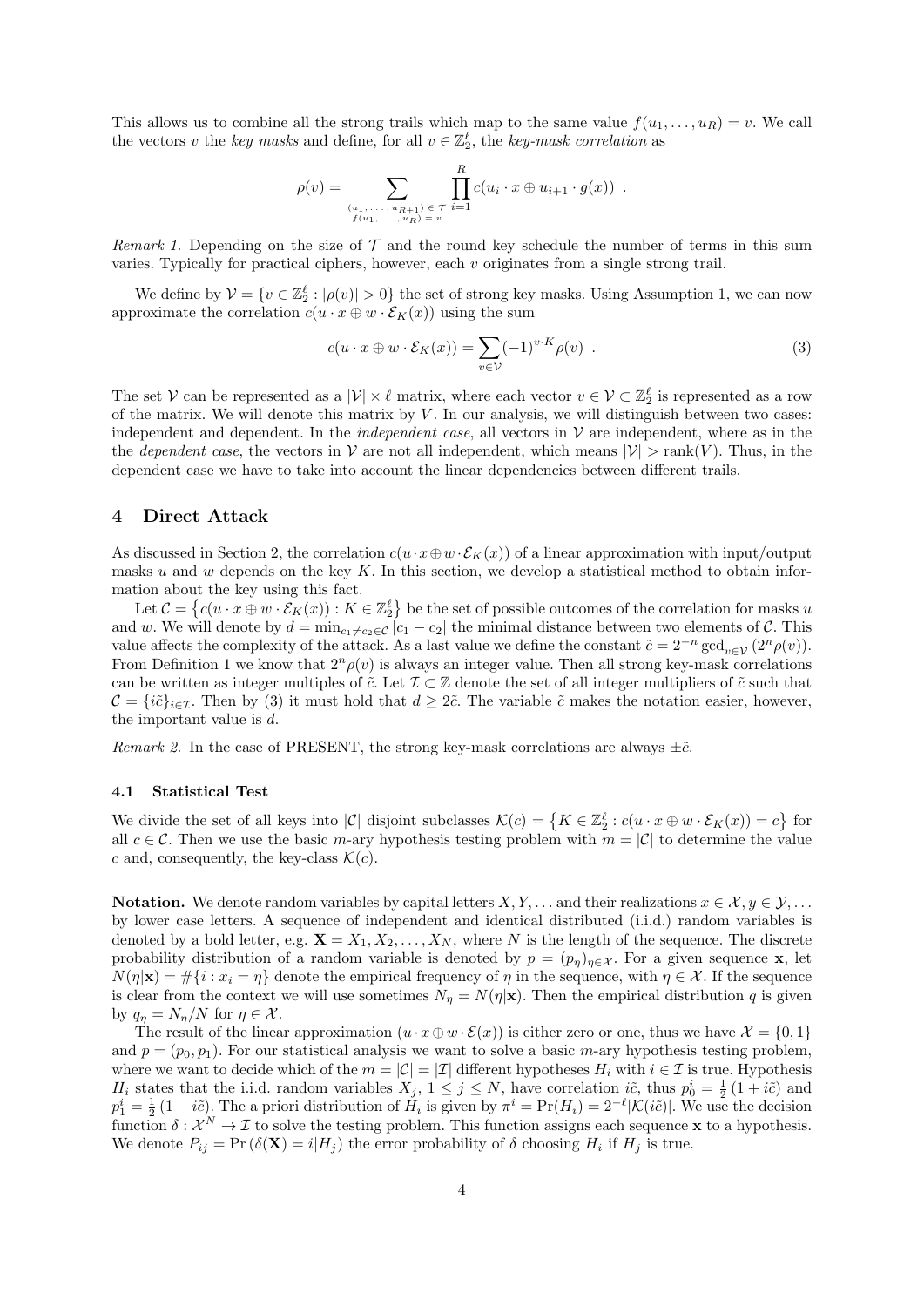**Optimal Test Statistic.** We use a Bayesian approach, with  $m = |\mathcal{C}|$  different hypotheses. For a given hypothesis  $H_i$ , the sequence **X** is binomial distributed, i.e.

$$
\Pr\left(N(0|\mathbf{X})=N_0\Big|H_i\right) = \binom{N}{N_0} (p_0^i)^{N_0} (p_1^i)^{N_1} .
$$

Let  $q = (q_0, q_1)$  be the empirical distribution, with  $q_\eta = \frac{N(\eta|\mathbf{x})}{N}$  $\frac{(\eta|\mathbf{x})}{N}$ ,  $\eta = 0, 1$ . The previous equation only depends on  $q$  and is defined as the *likelihood function* 

$$
\mathcal{L}(i;q) = {N \choose Nq_0} (p_0^i)^{Nq_0} (p_1^i)^{Nq_1} .
$$

Then for a given sequence  $x$ , the optimal decision function outputs i for which the probability of the sequence is maximal, i.e. which maximizes

$$
\Pr\left(H_i\middle|N(0|\mathbf{x})\right) = \frac{\pi^i \Pr\left(N(0|\mathbf{x})\middle|H_i\right)}{\Pr\left(N(0|\mathbf{x})\right)}\tag{4}
$$

Which i maximizes (4), depends only on the empirical probability q. Thus for a given q the *optimal* decision function searches for the i which maximizes  $\pi^{i}\mathcal{L}(i;q)$ . By taking the logarithm and ignoring factors that are the same for all *i*'s we get the following result:

**Lemma 1.** [9] The optimal decision function is given by:

$$
\delta(\mathbf{x}) = \arg \max_{i \in \mathcal{I}} \left[ \log_2(\pi^i) + N_0 \log_2(p_0^i) + N_1 \log_2(p_1^i) \right] , \qquad (5)
$$

and leads to a total error probability of

$$
P_e = \sum_{i \in \mathcal{I}} \pi^i \sum_{j \in \mathcal{I}, j \neq i} P_{ij} \quad . \tag{6}
$$

**Complexity.** In this section we study the data complexity  $N$  that we need for a fixed error probability  $P_e$ . In the analysis we use the following two assumptions.

Assumption 2. The distributions of  $p^i$  and  $p^j$  are close, i.e. for  $i, j \in \mathcal{I}$  there exists an  $0 < \varepsilon < 1/2$  such that  $|p_{\eta}^i - p_{\eta}^j| \leq \varepsilon p_{\eta}^j$  for all  $\eta \in \{0, 1\}.$ 

Assumption 3. For all  $i \in \mathcal{I}$ ,  $1 \gg |i\tilde{c}|$ . From this follows that  $\tilde{c}^{-1} \gg |i|$  and we can approximate  $\tilde{c}^{-2} + i^2$ by  $\tilde{c}^{-2}$ , for  $i \in \mathcal{I}$ .

Both assumption are true for all practical cases.

**Lemma 2.** For the optimal decision function described in Lemma 1 and a fixed error probability  $P_e$ , the data complexity is upper bounded proportional to

$$
N = 8\ln(2)\frac{\log_2(|\mathcal{C}| - 1) - \log_2 P_e}{d^2}.\tag{7}
$$

Lemma 2 shows that the data complexity is proportional to  $d^{-2}$ , where d is the minimal difference between two correlations in  $\mathcal{C}$ , but only logarithmic in  $|\mathcal{C}|$ .

*Proof.* We start by considering a binary decision between two hypotheses  $H_i$  and  $H_j$  and finally deduce N for the total test.

The Chernoff theorem [5] states that the error probability  $P_{ij}$  is given by

$$
P_{ij} = \mathcal{O}\left(2^{-ND^*(p^i, p^j)}\right),\tag{8}
$$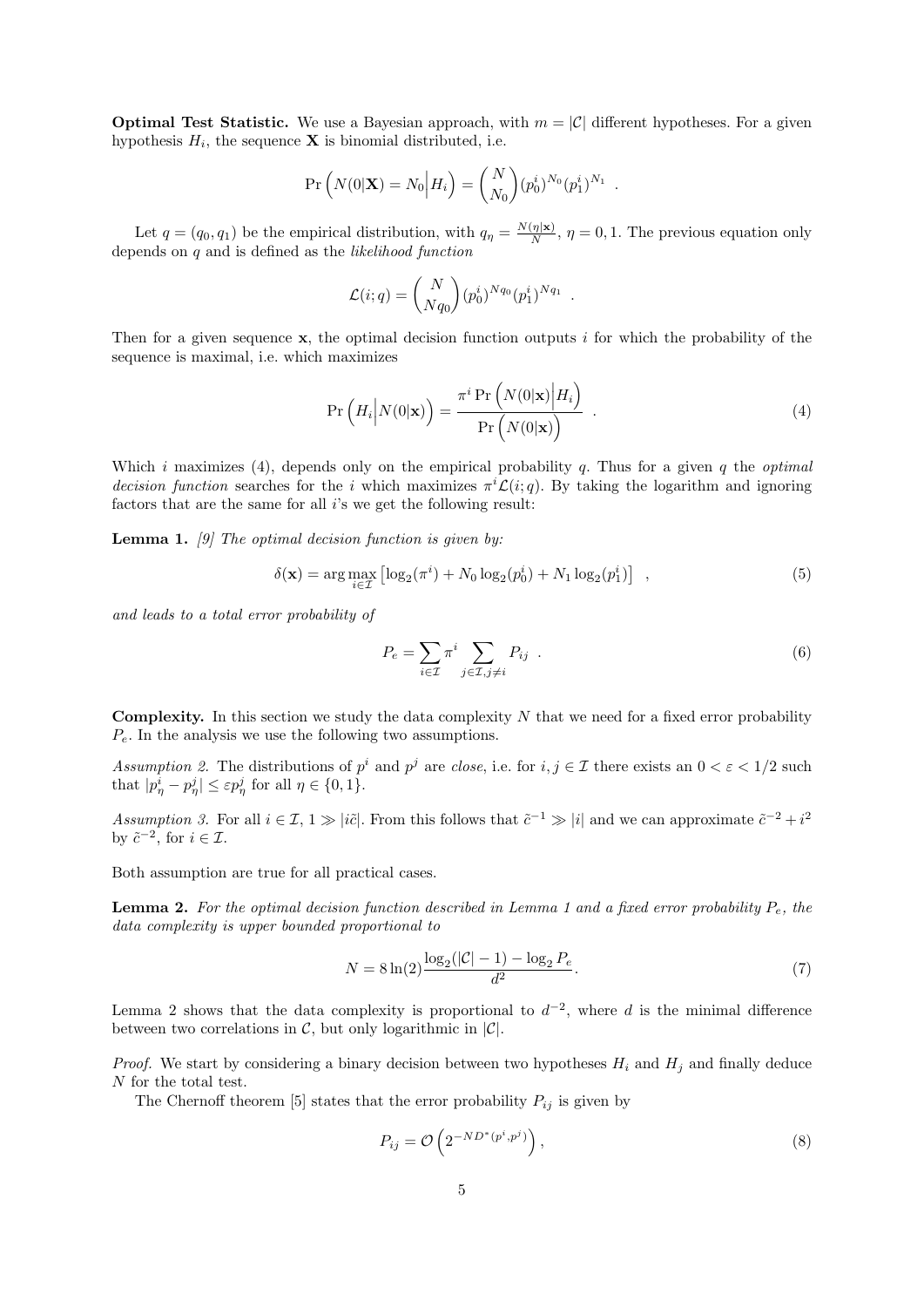independent of the a priori distributions, where

$$
D^*(p^i, p^j) = - \min_{0 \le \lambda \le 1} \log_2 \left( \sum_{\eta \in \mathcal{X}} (p^i_{\eta})^{\lambda} (p^j_{\eta})^{1-\lambda} \right)
$$

is the Chernoff-information between the distributions  $p^i$  and  $p^j$ .

Baignères and Vaudenay [1] showed that if  $p^i$  is close to  $p^j$ , the Chernoff-information can be approximated by

$$
D^*(p^i, p^j) \approx \frac{1}{8\ln(2)} C(p^i, p^j),\tag{9}
$$

where  $C(p^i, p^j) = \sum_{\eta \in \mathcal{X}} (p^i_{\eta} - p^j_{\eta})^2 / p^j_{\eta}$  is the capacity between the two distributions. Due to Assumption 2, we can use the previous equation and due to Assumption 3 we can approximate the capacity by

$$
C(p^{i}, p^{j}) = \frac{(i-j)^{2}}{\tilde{c}^{-1} - j^{2}} \approx (i-j)^{2} \tilde{c}^{2} .
$$

Together with Equations (8) and (9) we get that for a fixed error  $P_{ij}$ , the data complexity is proportional to

$$
N_{ij} = 8 \ln(2) \frac{-\log_2 P_{ij}}{(i-j)^2 \tilde{c}^2} .
$$

We now fix the pairwise error probabilities to  $P_{ij} = P_e/(|\mathcal{C}|-1)$ . To achieve this value we need a data complexity of

$$
N = 8\ln(2)\max_{i \neq j \in \mathcal{I}} \frac{\log_2(|\mathcal{C}| - 1) - \log_2 P_e}{(i - j)^2 \tilde{c}^2} = 8\ln(2)\frac{\log_2(|\mathcal{C}| - 1) - \log_2 P_e}{d_{\mathcal{C}}^2}
$$

From Equation (6) we know that the total error will be

$$
\sum_{i \in \mathcal{I}} \pi^i \sum_{j \in I, j \neq i} \frac{P_e}{(|\mathcal{C}|-1)} = P_e \sum_{i \in \mathcal{I}} \pi^i = P_e.
$$

Gained Information. The test will tell us in which key-class the secret key lies. A question remains: How much information do we gain by this knowledge?

For a probability distribution, the average information learned by guessing the outcome correctly is given by its Shannon entropy [15]. Thus, in our case we learn on average

$$
h = -\sum_{i \in \mathcal{I}} \pi^i \log \pi^i \tag{10}
$$

.

bits of information. In the independent case where all  $|\rho(v)| = \tilde{c}$ , the hypotheses are binomial distributed, i.e.  $\mathcal{I} = \{-|\mathcal{V}| + 2j\}_{0 \leq j \leq |\mathcal{V}|}$  and

$$
\pi^i = \Pr(H_i) = \left(\frac{|\mathcal{V}|}{\frac{|\mathcal{V}|+i}{2}}\right) 2^{-|\mathcal{V}|}.
$$

Then, the entropy, and thus the average information, is given by  $\frac{1}{2} \log_2 \left( \frac{\pi e}{2} |\mathcal{V}| \right) + \mathcal{O} \left( \frac{1}{|\mathcal{V}|} \right)$ . From this follows that the gained information increases only logarithmically with the number of different paths.

If we have more variation in  $\rho(v)$  in the independent case and always in the dependent case, we have to consider the a priori distribution for the specific set  $\mathcal V$ . In the next section we show an efficient way of finding these values without computing (3) for all  $K \in \mathbb{Z}_2^{\ell}$ . In any case, the entropy will be smaller or equal to  $\log_2 |\mathcal{I}| = \log_2 |\mathcal{C}|$ .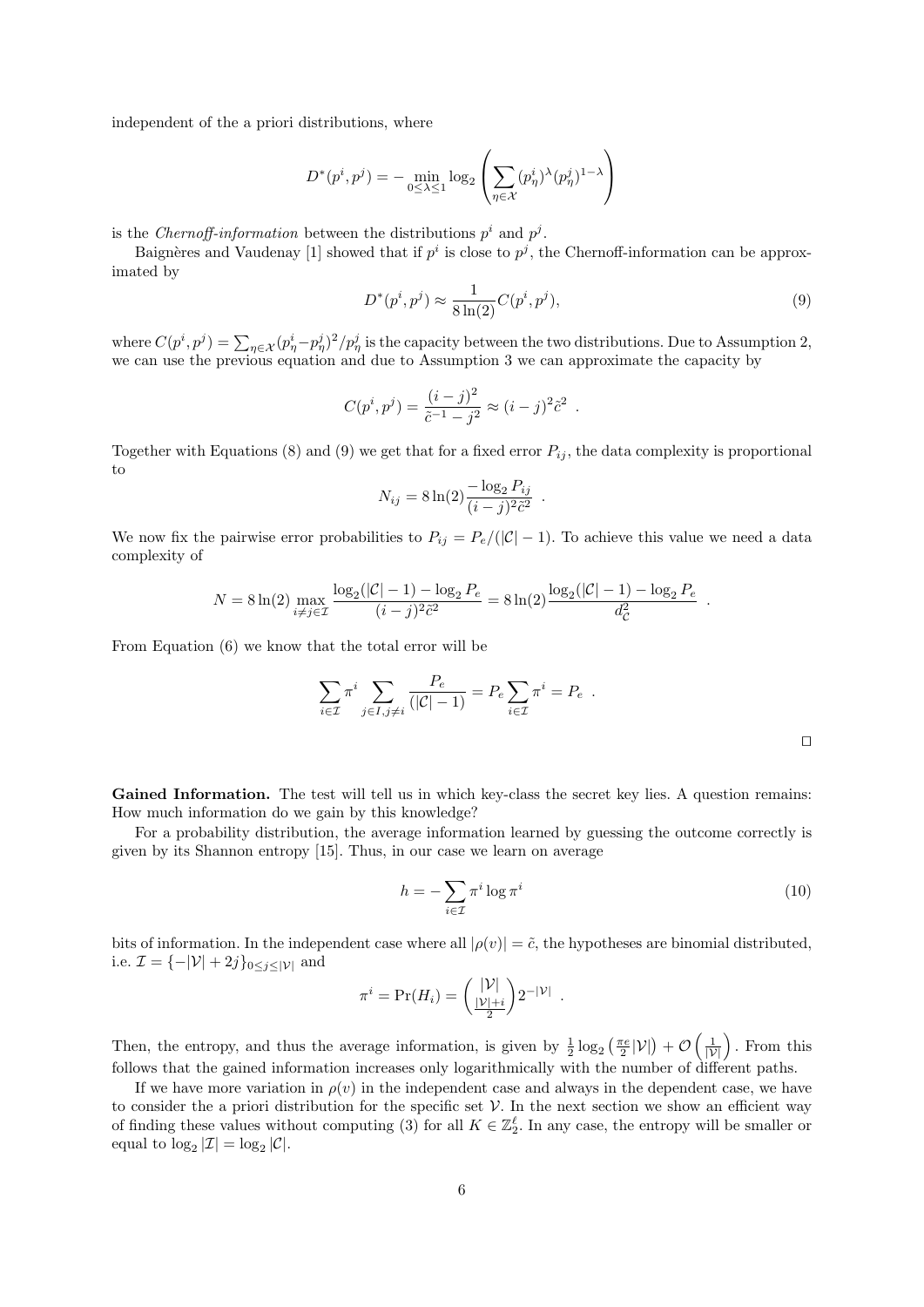### 4.2 Efficient Computation of the Key-classes and the A Priori Probabilities

In this section we show how to compute the set  $C$ , the different key classes and their a priori probabilities without evaluating (3) for all  $K \in \mathbb{Z}_2^{\ell}$ .

Let t be the dimension of the vector space span( $V$ )  $\subset \mathbb{Z}_2^{\ell}$ . We first choose a basis  $\mathcal{B} = (b_0, \ldots, b_{t-1})$ of span(V) and denote by B the  $t \times \ell$  matrix containing all the basis vectors and by  $B<sup>T</sup>$  its transpose. Then we can represent every vector v by a t-tuples  $\mathbf{v} = (v_0, \ldots, v_{t-1}) \in \mathbb{Z}_2^t$  with  $v = \sum_{i=0}^t v_i b_i = \mathbf{v}B$ . In the following we will always use v to denote the t-bit value and v to denote the corresponding  $\ell$  bit value in  $\mathcal{V}$ . Let  $\mathcal{V} = {\mathbf{v} \in \mathbb{Z}_2^t : v \in \mathcal{V}} \subset \mathbb{Z}_2^t$ , then we can write (3) as:

$$
c(u \cdot x \oplus w \cdot \mathcal{E}_K(x)) = \sum_{\mathbf{v} \in \mathcal{V}} (-1)^{\left(\sum_{i=0}^{t-1} v_i b_i\right) \cdot K} \rho(v) = \sum_{\mathbf{v} \in \mathcal{V}} (-1)^{\mathbf{v} \cdot (KB^T)} \rho(v) \tag{11}
$$

We see that the correlation depends only on the t-bit value  $\mathbf{K} = (KB^T)$ . Thus, to obtain C, the key classes and the a priori probabilities it is sufficient to consider only all  $\mathbf{K} \in \mathbb{Z}_2^t$  instead of all  $K \in \mathbb{Z}_2^{\ell}$ .

The direct computation of (11) for all  $\mathbf{K} \in \mathbb{Z}_2^t$  can be done in  $\mathcal{O}(|\mathcal{V}|2^t)$ . However, if we extend the sum in (11) to all  $\mathbf{v} \in \mathbb{Z}_2^t$  and set  $\rho(v) = 0$  for  $\mathbf{v} \notin \mathcal{V}$ , we can use a fast Walsh-Hadamard transform, which reduces the complexity further to  $\mathcal{O}(t2^t)$ . To store the key classes we need  $\mathcal{O}(2^t)$  memory.

# 5 Related-Key Approach

In this section we show how the number of terms in (3) can be reduced using a related key attack. If such an attack can be repeated using a number of different related keys, more refined information about the key will be possible to achieve as will be shown in the next section.

For the basic related key setting we consider the correlation differences between the keys K and  $K \oplus \alpha$ ,

$$
\Delta(K,\alpha) = c(u \cdot x \oplus w \cdot \mathcal{E}_K(x)) - c(u \cdot x \oplus w \cdot \mathcal{E}_{K \oplus \alpha}(x)) = \sum_{v \in \mathcal{V}} (-1)^{v \cdot K} \rho(v) - \sum_{v \in \mathcal{V}} (-1)^{v \cdot (K \oplus \alpha)} \rho(v) .
$$

Many terms in the sum cancel out. Thus, the idea behind the related key approach is that we can reduce the number of v over which we have to sum. We define this reduced set by  $\mathcal{V}_{\alpha} = \{v \in \mathcal{V} : v \cdot \alpha = 1\}$ . Then we have

$$
\Delta(K,\alpha) = 2 \sum_{v \in \mathcal{V}_{\alpha}} (-1)^{v \cdot K} \rho(v) . \qquad (12)
$$

We denote  $\mathcal{C}_{\alpha} = \{\Delta(K, \alpha) : K \in \mathbb{Z}_{2}^{\ell}\},\$  the set of all possible correlation differences, and  $\mathcal{I}_{\alpha}$  with  $\mathcal{C}_{\alpha} =$  $\{i\tilde{c}\}_{i\in\mathcal{I}_{\alpha}},\,\mathcal{K}_{\alpha}(c)$  and  $\pi_{\alpha}^{i}$  the corresponding index set, key classes and a priori probabilities, respectively. We define again by  $d_{\alpha} = \min_{c_1 \neq c_2 \in C_{\alpha}} |c_1 - c_2|$  the minimal differences between two values in  $C_{\alpha}$ . Note that due to the multiplication factor 2,  $d_{\alpha} \geq 4\tilde{c}$ .

#### 5.1 Statistical Test

This time, instead of using the binomial distribution, we approximate the outcome of a sequence X, with correlation c, by a normal distribution, i.e.

$$
\Pr(N(0|\mathbf{X})) \sim \mathcal{N}\left(\frac{N}{2}(1+c), \frac{N}{4}(1+c)(1-c)\right) = \mathcal{N}\left(\frac{N}{2}(1+c), \frac{N}{4}(1-c^2)\right) .
$$

Let **X** be a sequence with correlation  $c_1$  and **Y** be a sequence with correlation  $c_2$ . We assume that  $N(0|\mathbf{X})$ and  $N(0|\mathbf{Y})$  are independently distributed. Then their difference is distributed with

$$
\Pr(N(0|\mathbf{X}) - N(0|\mathbf{Y})) \sim \mathcal{N}\left(\frac{N}{2}(c_1 - c_2), \frac{N}{4}(2 - c_1^2 - c_2^2)\right) .
$$

Since  $2 \gg c_1^2 + c_2^2$ , we will approximate the variance by  $N/2$ .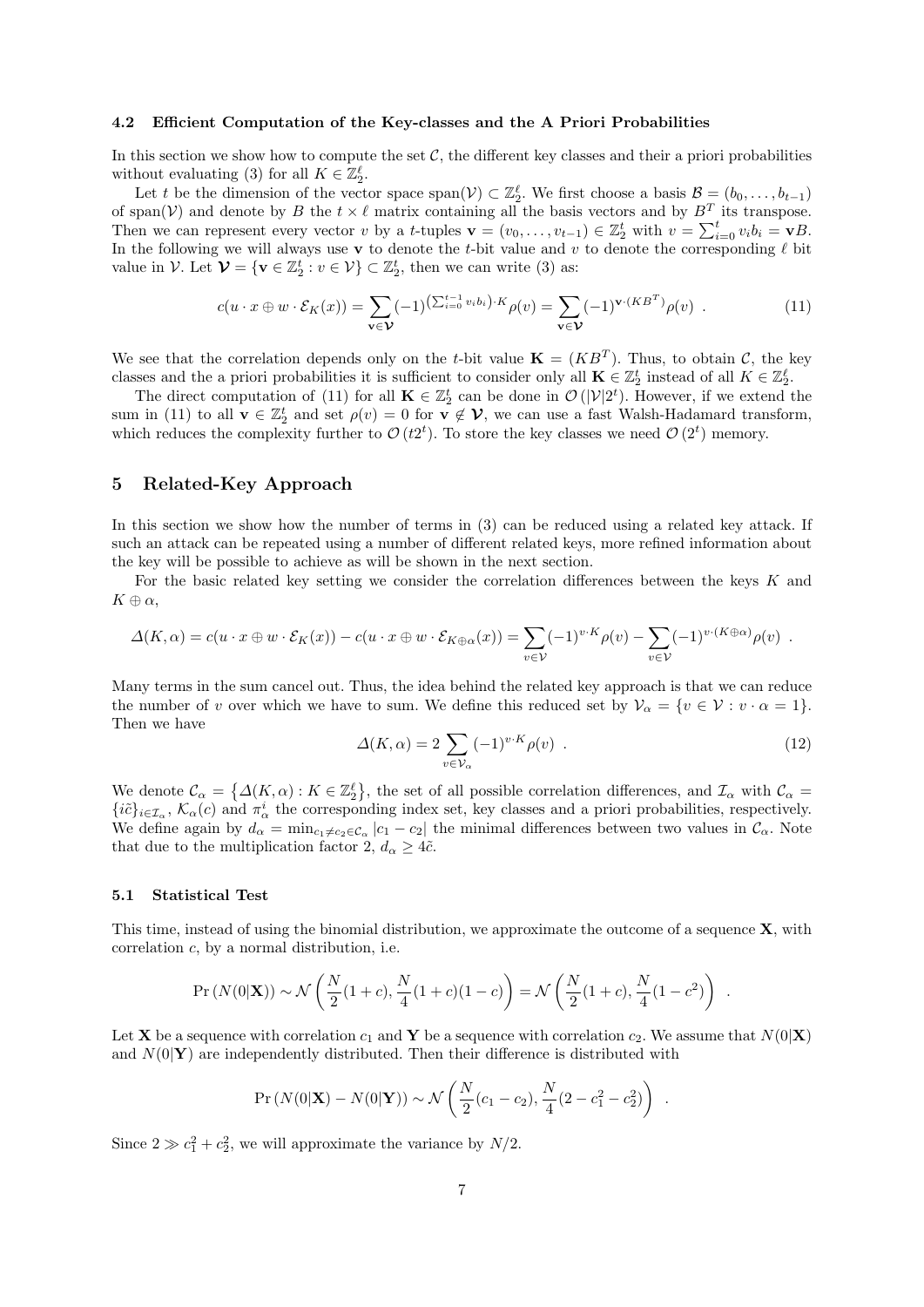**Optimal Test Statistic.** Let **X** be the sequence corresponding to  $c(u \cdot x \oplus w \cdot \mathcal{E}_K(x))$  and **Y** the sequence corresponding to  $c(u \cdot x \oplus w \cdot \mathcal{E}_{K \oplus \alpha}(x)).$ 

Assumption 4. The random variables  $N(0|\mathbf{X})$  and  $N(0|\mathbf{Y})$  are independently distributed.

Hypothesis  $H_i$  states that  $N(0|\mathbf{x}) - N(0|\mathbf{y})$  is distributed according to  $\mathcal{N}\left(\frac{N}{2}(i\tilde{c}), \frac{N}{2}\right)$ . For a given outcome  $x, y$ , we use again a test statistic that outputs hypothesis  $H_i$  for which the probability

$$
\Pr\left(H_i\middle|N(0|\mathbf{x}) - N(0|\mathbf{y})\right) = \frac{\pi_\alpha^i \Pr\left(N(0|\mathbf{x}) - N(0|\mathbf{y})\middle|H_i\right)}{\Pr\left(N(0|\mathbf{x}) - N(0|\mathbf{y})\right)}
$$
(13)

is maximized. If we take the natural logarithm of  $(13)$  and discard all parts that do not depend on  $H_i$ we get the following optimal decision function:

$$
\delta_{\alpha}(\mathbf{x}, \mathbf{y}) = \arg \max_{i \in \mathcal{I}_{\alpha}} \left[ \ln(\pi_{\alpha}^{i}) - \frac{\left(N(0|\mathbf{x}) - N(0|\mathbf{y}) - \frac{N}{2}i\tilde{c}\right)^{2}}{N} \right] . \tag{14}
$$

Complexity. Similar to Section 4, we can give the following lemma.

**Lemma 3.** For the optimal decision function (14) and a fixed error probability  $P_e$ , the data complexity is upper bounded proportional to

$$
N=16\ln(2)\frac{\log_2(|\mathcal{C}_\alpha|-1)-\log_2{P_e}}{d_\alpha^2}
$$

Note that in comparison with Lemma 1 we have the factor  $16 \ln(2)$  instead of  $8 \ln(2)$ . However, due to the multiplication by 2 in (12), in most of the cases we will have  $d_{\alpha} \geq 2d$ , which leads to a slightly smaller data complexity in the related key approach.

*Proof.* Like in the previous section we start with the decision problem between two hypotheses  $H_i$  and  $H_j$ . Hypotheses i and j state that the outcome is distributed accordingly to, respectively,  $\mathcal{N}\left(\frac{N}{2}(i\tilde{c}),\frac{N}{2}\right)$  $\mathcal{N}\left(\frac{N}{2}(i\tilde{c}),\frac{N}{2}\right)$ , where we approximate the variance by  $N/2$ . Then the error probability  $P_{ij}$  is given by  $P_{ij} = \frac{1}{\sqrt{2}}$  $\frac{1}{\pi N_{ij}}e^{-\frac{N_{ij}}{16}(i-j)^2\tilde{c}^2}$  and we have

$$
N_{ij} = \left[ -\frac{\ln(2)}{2} \log_2(\pi N_{ij}) - \ln(2) \log_2(P_{ij}) \right] \frac{16}{(i-j)^2 \tilde{c}^2} < \frac{-16 \ln(2) \log_2(P_{ij})}{(i-j)^2 \tilde{c}^2} .
$$

We now fix  $P_{ij} = P_e/(|\mathcal{C}_{\alpha}| - 1)$  and obtain

$$
N = 16\ln(2)\max_{i\neq j\in\mathcal{I}_{\alpha}}\frac{\log_2(|\mathcal{C}_{\alpha}|-1) - \log_2{P_e}}{(i-j)^2\tilde{c}^2} = 16\ln(2)\frac{\log_2(|\mathcal{C}_{\alpha}|-1) - \log_2{P_e}}{d_{\alpha}^2}
$$

This concludes the proof by the same arguments as in the proof of Lemma 2.  $\Box$ 

Gained Information. We can apply the same method to evaluate the gained Information as in Section 4, however we use the set  $\mathcal{V}_{\alpha}$  instead of  $\mathcal{V}$ . Thus by the related key approach we obtain

$$
h_{\alpha} = -\sum_{i \in \mathcal{I}} \pi_{\alpha}^{i} \log \pi_{\alpha}^{i}
$$
 (15)

bits of entropy.

**Efficient computation.** We can use the same method as in Section 4.2. Instead of  $t = \dim(\text{span}(\mathcal{V}))$ we can consider  $t_{\alpha} = \dim(\text{span}(\mathcal{V}_{\alpha}))$ , which in most cases will be smaller than t and thus reduces the complexity.

.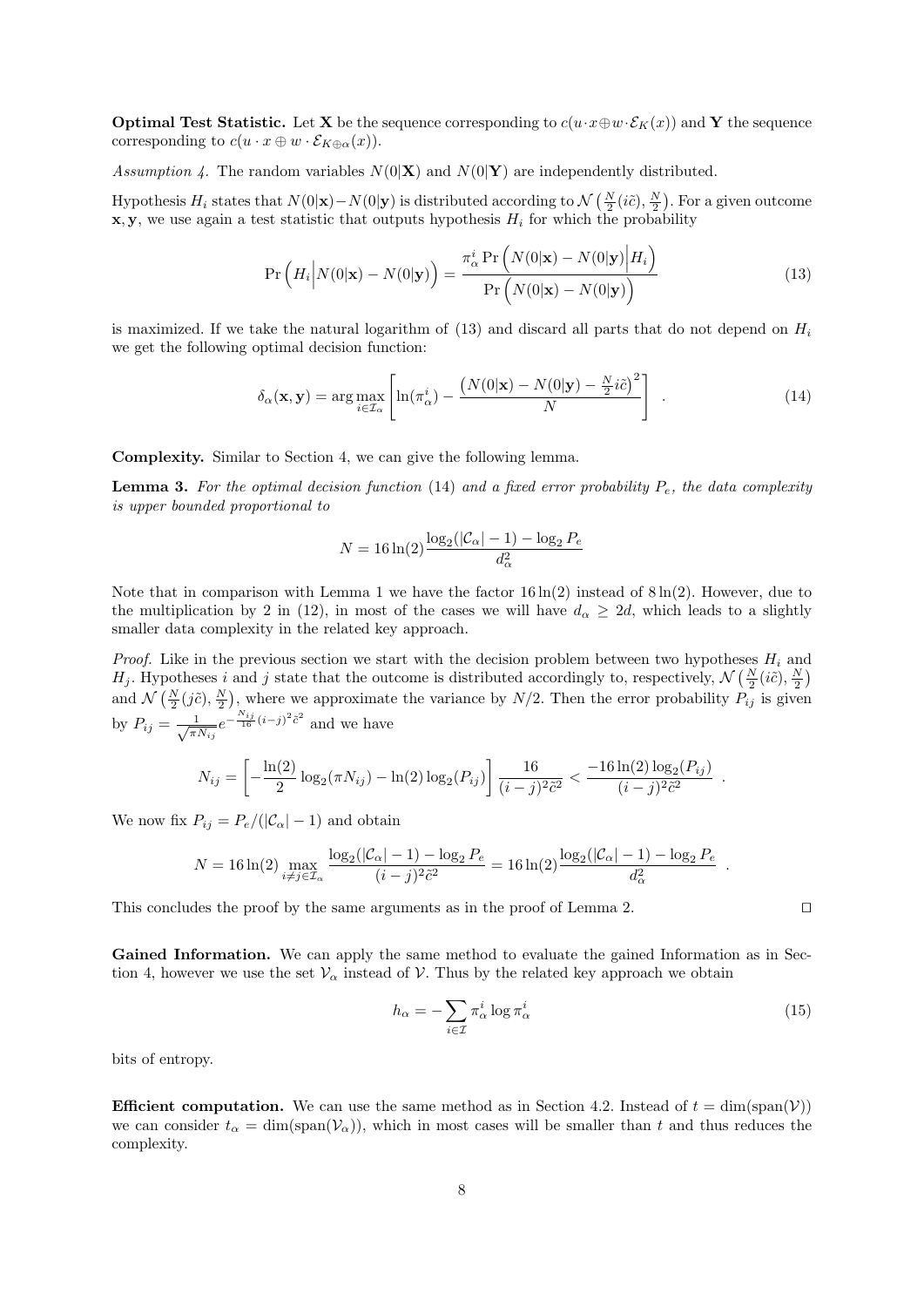# 6 Using Multiple Related Keys

In this section we show how to use several related keys to obtain more information about the key  $K$ . It may take a lot of offline analysis to determine the optimal selection of the related key differences to be used in the attack.

To analyze the situation let us use the same approach as in Section 4.2. This means that we have a basis B for span(V) and we consider only the t-bit values  $\mathbf{K} = KB^T$  of the keys instead of all  $K \in \mathbb{Z}_2^{\ell}$ . Thus, we might write  $\Delta(K, \alpha_i)$  for (12) instead of  $\Delta(K, \alpha_i)$ . In the independent case we can set directly  $B = V$ .

We now choose t differences  $\alpha_0, \ldots, \alpha_{t-1} \in \mathbb{Z}_2^{\ell}$  in such a way that they form a dual basis for  $\mathcal{B}$ , i.e.

$$
\alpha_i \cdot b_j = \begin{cases} 1 & \text{for } i = j \\ 0 & \text{otherwise} \end{cases} \tag{16}
$$

Since all basis vectors are independent, we can always solve this system. From (12) follows that

$$
\Delta(K, \alpha_i) = 2 \sum_{v \in \mathcal{V}_{\alpha_i}} (-1)^{v \cdot K} \rho(v) .
$$

Knowing the corresponding correlation difference  $\eta_i = \Delta(K, \alpha_i)$  will give us the key class  $\mathcal{K}_{\alpha_i}(\eta_i)$ . If we combine the results for all  $0 \le i \le t - 1$  we can increase our knowledge. Let  $\eta = (\eta_0, \ldots, \eta_{t-1})$ , then we know that the key must be in

$$
\mathcal{K}_{\mathcal{B}}(\boldsymbol{\eta}) = \bigcap_{0 \leq i \leq t-1} \mathcal{K}_{\alpha_i}(\eta_i) \enspace .
$$

Note that the set  $\mathcal{K}_{\mathcal{B}}(\eta)$  depends only on the choice of the basis B but not on the choice of the  $\alpha_i$  as long as they satisfy (16). The question is now, how many keys are in each  $\mathcal{K}_{\mathcal{B}}(\eta)$  and how much entropy can we gain by this method. This value depends of the set  $V$  and the choice of  $B$ , and can be evaluated in  $\mathcal{O}(t^2 2^t)$  by computing  $\Delta(\mathbf{K}, \alpha_i)$  for all  $\mathbf{K} \in \mathbb{Z}_2^t$  and  $0 \leq i \leq t-1$ . We need  $\mathcal{O}(t 2^t)$  memory to store the definitions of all  $\mathcal{K}_{\mathcal{B}}(\eta)$ . Let  $\mathcal{C}_{\mathcal{B}} = {\eta = (\eta_0, \dots, \eta_{t-1}) : \Delta(\mathbf{K}, \alpha_i) = \eta_i, 0 \leq i \leq t-1, \mathbf{K} \in \mathbb{Z}_2^t}.$  Then the probability of  $\eta$  is  $p_{\eta} = 2^{-t} |\mathcal{K}_{\mathcal{B}}(\eta)|$  and we will learn on average

$$
h_{\mathcal{B}} = -\sum_{\eta \in \mathcal{C}_{\mathcal{B}}} p_{\eta} \log_2 p_{\eta} \tag{17}
$$

Since  $|\mathcal{C}_{\mathcal{B}}| \leq 2^t$ , we can never achieve more than t bits of entropy. However, the example in Section 8 shows that we can get close to t bits of entropy. We could even find masks for which the entropy reaches t bits.

Note that when computing the entropy  $h_{\mathcal{B}}$ , it is not allowed to sum over all  $h_{\alpha_i}$  since the results from the different  $\alpha_i$ 's are not independent. In general, the correct value  $h_{\mathcal{B}}$  is much smaller than  $\sum_{i=0}^{t-1} h_{\alpha_i}$ .

# 7 Complexity of the attacks

All attacks in this work can be separated in three phases. In the precomputation phase we compute the correlation for each key, in the online phase we obtain the empirical bias of the plaintext/ciphertext pairs for the secret key and in the post-computation phase we choose one key-class. A summary of the complexity for the different attacks is given in Table 1. The memory complexity in the multiple related key attack can be reduced to  $\mathcal{O}(2^t)$  if we redo the computation of the key classes separately for each difference in the post-computation phase. However, this would increase the time complexity of the last phase to  $\mathcal{O}(t^22^t)$ .

### 8 Results from Experiments on Reduced Round PRESENT

The attacks presented in this paper were tested on a seven-round version of the block-cipher PRESENT [4] with an 80-bit key. PRESENT has a specific property which makes it very suitable for our purposes. This property is that for each possible input and output mask there are several strong trails, each consisting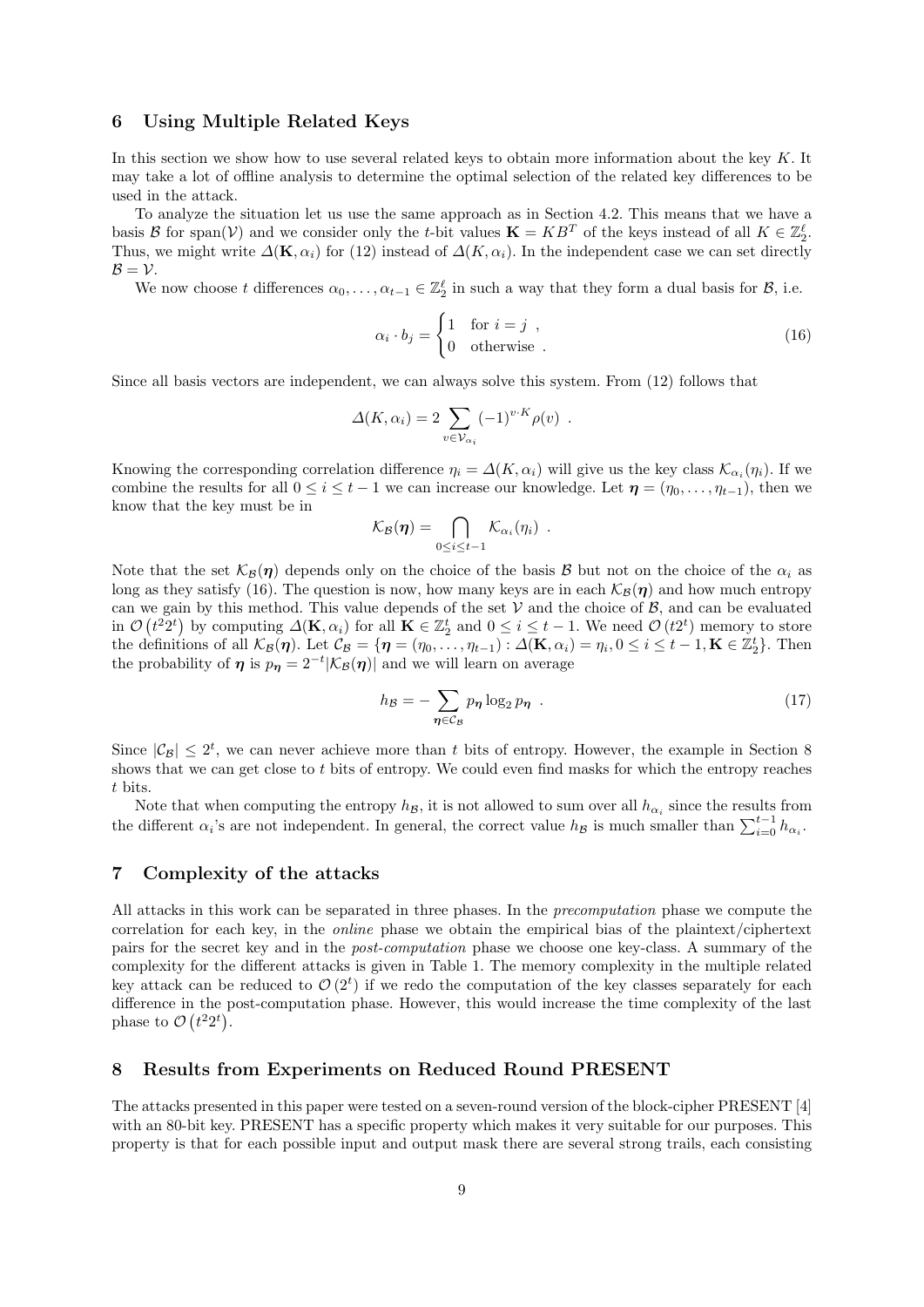Table 1. Complexity of the different attacks

|                             | precomputation |                                                                                                                                            |        | online |                                                                                                                                                                                                                                                                                                                                                                                                                                                                                                 | post-computation                                                    |
|-----------------------------|----------------|--------------------------------------------------------------------------------------------------------------------------------------------|--------|--------|-------------------------------------------------------------------------------------------------------------------------------------------------------------------------------------------------------------------------------------------------------------------------------------------------------------------------------------------------------------------------------------------------------------------------------------------------------------------------------------------------|---------------------------------------------------------------------|
|                             |                | time                                                                                                                                       | memory |        | data.                                                                                                                                                                                                                                                                                                                                                                                                                                                                                           | time                                                                |
| direct attack $\parallel$ t |                |                                                                                                                                            |        |        | $\left  \begin{array}{c c} \mathcal{O} & (t2^t) & \mathcal{O} & (2^t) & d \geq 2\tilde{c} & N = 8\ln(2)^{\frac{\log_2( \mathcal{C} -1) - \log_2 P_e}{J_2^2}} \end{array} \right $<br>$\label{eq:relatedkey} \text{ 'related key }\left\ t_\alpha\leq t\middle \mathcal{O}\left(t_\alpha2^{t_\alpha}\right)\middle \mathcal{O}\left(2^{t_\alpha'}\right)\right\ d_\alpha\geq 4\tilde{c}\left N_\alpha=16\ln(2)\tfrac{\alpha^{\prime 2}}{\log_2( \mathcal{C}_\alpha ^{1-1})-\log_2{P_e}}\right\ $ | $\mathcal{O}( \mathcal{C} )$<br>$\mathcal{O}( \mathcal{C}_\alpha )$ |
| mult. rel. key              |                | $\left \right. \mathcal{O}\left(t^22^t\right) \left.\right \mathcal{O}\left(t2^t\right) \left \right  d_{\alpha_i} \geq 4\tilde{c}\right $ |        |        | $N = \max_{0 \leq i \leq t-1} N_{\alpha_i}$                                                                                                                                                                                                                                                                                                                                                                                                                                                     | $\sum_{i=0}^{t-1}  \mathcal{C}_{\alpha_i} $                         |

of round approximations with an absolute correlation of  $2^{-2}$ . Thus, all strong trails over r rounds have a trail-correlation of absolute value  $2^{-2r}$ . For seven rounds, all strong trails map to separate key-masks, thus,  $\rho(v) = \pm 2^{-14}$  for all  $v \in V$ . We can set  $\tilde{c} = 2^{-14}$  and know that  $d \geq 2^{-13}$  and  $d_{\alpha} \geq 2^{-12}$ .

We are using the original non-linear key-schedule of PRESENT. In the 80-bit key case, at every round except for the first one, 4 bits are transformed by an S-box. Thus to construct the target key  $K$ , from which all the round-keys depend in a linear way, we have to extend the original 80-bit key  $K_M$  by the bits that are the output from the S-box transformations. For 7 rounds the key K consists of  $\ell = 104$  bits. In the related-key approach we must be careful not to use a difference for K which cannot be achieved by a linear difference in  $K_M$ .

We only used 1-bit masks for the input and the output, where the output mask is applied directly after the last S-box layer. Let  $u, w$  be the bit-position of, respectively, the input and the output mask, then we denote the mask pair by  $(u, w)$ . The simple structure of the cipher allows to obtain the exact set V including  $\rho(v)$  for a given mask quite fast. For example for the 1-bit mask pair (53,37) we could obtain  $V$  for 20 rounds in less than 14 seconds.

For our tests, we chose the masks (53, 37), fixed a basis and computed  $\alpha_0, \ldots, \alpha_{14}$ . Our choice leads to the following values:  $|V = 24|, |\mathcal{C}| = 13, t = 15, h = 3.21, h_{\mathcal{B}} = 14.25.$ 

As we have seen, different approaches lead to different amounts of average learned information. To acknowledge this fact, we define the new notion of achieved entropy which is the entropy of a test multiplied by its success probability. Note that we achieve the full entropy  $h_{\mathcal{B}}$  only if we determine all values  $\eta_i$ ,  $0 \leq i \leq t-1$ , correctly.

In Fig. 1 we consider three different cases: The direckt attack (Section 4), the related key attack for a single difference  $\alpha$  (Section 5,  $|\mathcal{V}_{\alpha}| = 9$ ,  $|\mathcal{C}_{\alpha}| = 10$ ,  $t_{\alpha} = 9$ ,  $h_{\alpha} = 2.63$ ), and the multiple related key approach (Section 6). In all three cases we give the probability of success and the achieved entropy for 400 random keys and up to  $N = 2^{32}$  plaintext/ciphertext pairs. Since the number of keys is not very high, the graphs still show some uneven behaviour.

We see that the success probability of the single related key attack is always larger than the one for the generic attack. This comes from the fact that  $|\mathcal{C}_{\alpha}| < |\mathcal{C}|$ , thus we have less choices and a higher probability to be correct, but also from the fact that  $d_{\alpha} > d$ . We only determine the full  $\eta$  correctly if we determine all the  $\eta_i$  correctly, thus the success probability of the third graph increases later, but in the end it benefits form the fact that  $d_{\alpha_i} > d$ .

When considering the achieved entropy, we see that for some time the single related key approach leads to better results than the direct approach. For  $N \geq 2^{28}$ , the multiple related key approach leads to the highest achieved entropy.

### 9 Conclusion

In this paper, we have described some new approaches of extracting information of the observed correlation of a linear approximation. We have tested the attack algorithms on the PRESENT block cipher and seen that they work as expected. We would expect the attacks to be applicable to any iterated block cipher which has a linear key schedule and linear approximations originating from a relatively small number of about equally strong approximation trails. PRESENT has this behaviour over a small number of rounds, but as the number of rounds grows the number of trails and the rank of the trail matrix will become prohibitive. Also the data complexity determined by the trail correlation will exceed the size of the cipher's code book after about 16 rounds. The existence of a more practical example of a cipher with a suitable linear trail structure remains an open question. For the direct attack, the linear key-schedule is not necessary.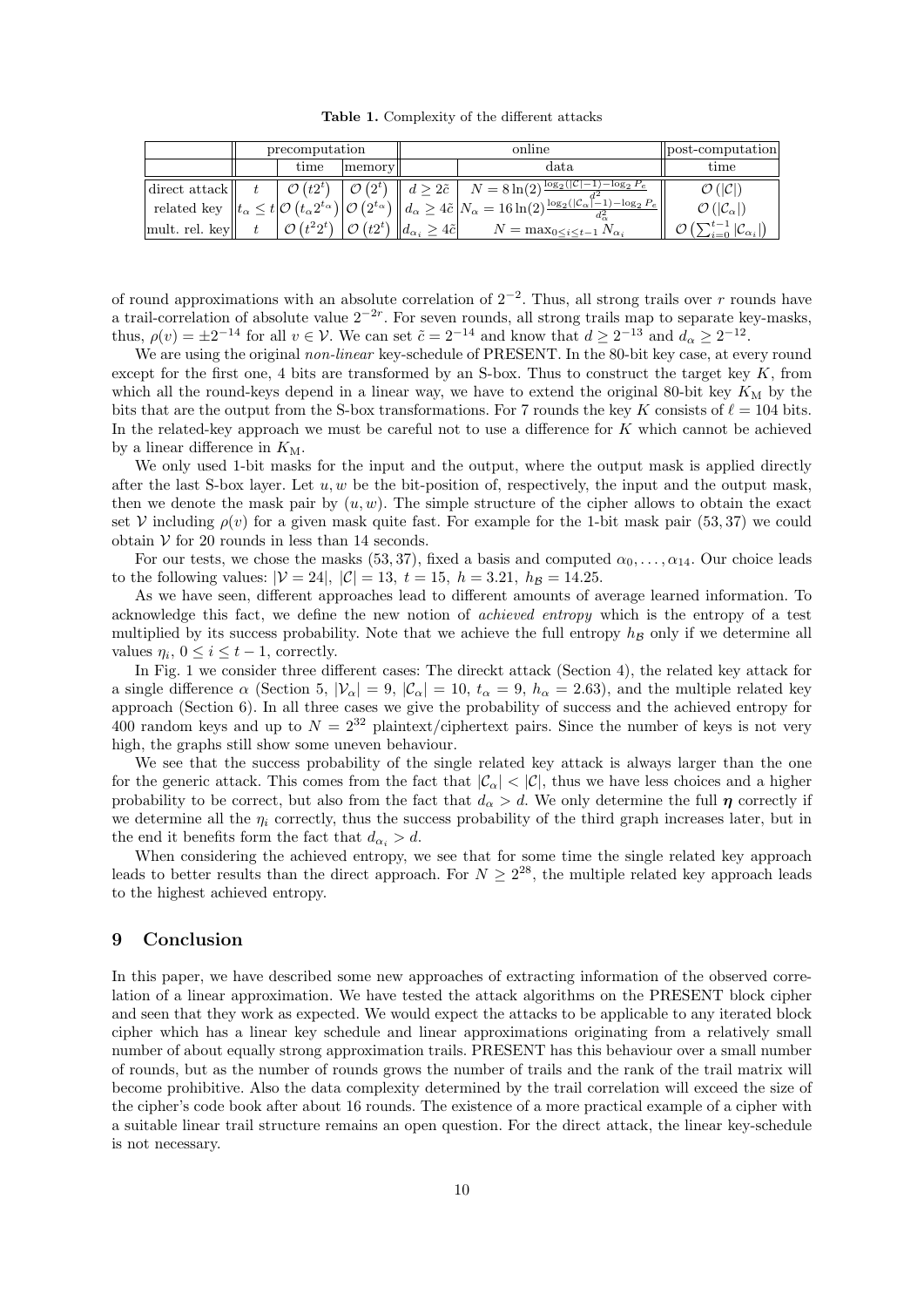

Fig. 1. Empirical results for 400 random keys

The direct attack uses the full value set of the correlation. We have also seen how to reduce this value set by inserting a difference, known to the attacker, in the secret key. This can lead to slightly smaller data complexity and to a reduced time and memory complexity. Similarly, it is possible to consider a related key fault attack by flipping one bit in a known position of the round key. If physically feasible, such an attack would work for any key alternating block cipher and give one bit of information of the round keys provided that the targeted trail correlation is sufficiently large.

We described a way how to exploit a linear hull in Matsui's Algorithm 1, which has not been analyzed until now. We showed that the data complexity is inversely proportional to the square of the smallest trail correlation. In Algorithm 2 the average data complexity is inversely proportional to the sum of the squares of the trail correlations, which makes the data complexity in general smaller than for Algorithm 1. However, our approach for Algorithm 1 works for all keys and not just for a subset and if the number of trails is small, the difference of the complexity between the two approaches is not very big. As the two algorithms target on different sets of key-bits, Algorithm 1 on the inner round-keys, Algorithm 2 on the external round-keys, Algorithm 1 is not an alternative to Algorithm 2 but typically used in addition to it, which makes these two algorithms not directly comparable.

# Acknowledgements

We wish to thank the anonymous reviewers for helpful comments and Tommi Larjomaa, who was supported by the MATINE project SYMKRYPTO number 776, for his initial feasibility studies on the subject.